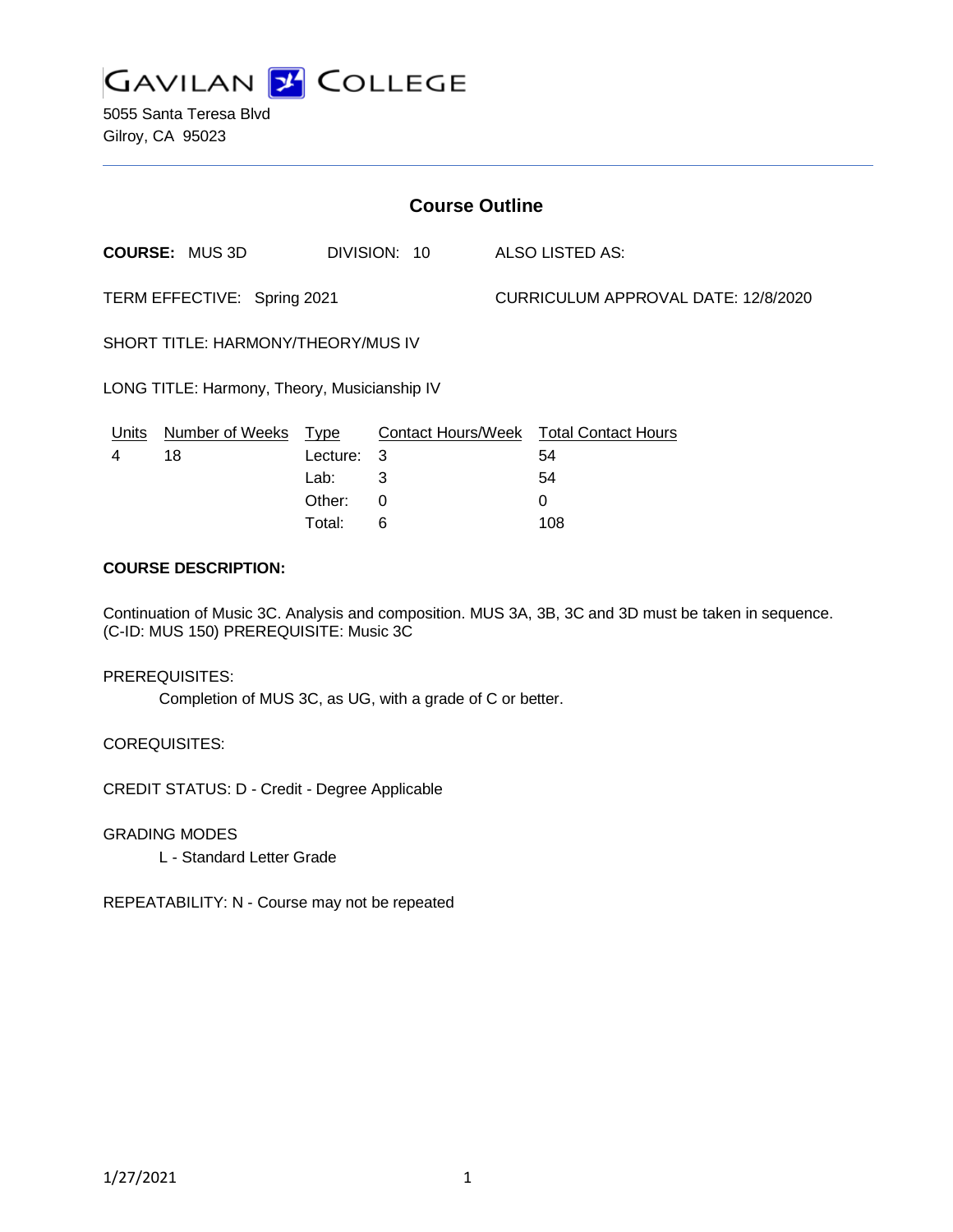SCHEDULE TYPES:

- 02 Lecture and/or discussion
- 03 Lecture/Laboratory
- 04 Laboratory/Studio/Activity
- 047 Laboratory LEH 0.7
- 05 Hybrid
- 71 Dist. Ed Internet Simultaneous
- 72 Dist. Ed Internet Delayed
- 73 Dist. Ed Internet Delayed LAB
- 737 Dist. Ed Internet LAB-LEH 0.7

## **STUDENT LEARNING OUTCOMES:**

1. Present analyses of significant compositions in oral and written presentations Measure of assessment: Test/Assignments Year assessed, or planned year of assessment: 2010

2. Create 12-tone matrix. Identify combinatorial set forms if present. Measure of assessment: Analysis and Writing Assignments Year assessed, or planned year of assessment: 2010

3. Demonstrate the ability to analyze music in 1 to 4 parts in all stylistic periods frommedieval to modern Measure of assessment: Project Analysis Year assessed, or planned year of assessment: 2013

4. Demonstrate the ability to compose music in 1 to 4 parts in all stylistic periods from medieval to modern Measure of assessment: Composition Project and Analysis

# **CONTENT, STUDENT PERFORMANCE OBJECTIVES, OUT-OF-CLASS ASSIGNMENTS**

Curriculum Approval Date: 12/8/2020 **DE MODIFICATION ONLY** WEEK 1 4 Lec, 2 Lab REVIEW 3C MATERIAL. Assigned reading and problems. Self-paced lab. Student performance objectives: students will review 3C material WEEK 2 4 Lec, 2 Lab SCORE READING: orchestral scores of Romantic and Late Romantic period. Extensions of harmonic vocabulary. Nonfunctional harmony. Assigned reading and problems. Self-paced lab. **Student** performance objectives: students will analyze scores WEEK 3 4 Lec, 2 Lab LATE GERMAN ROMANTIC CHROMATICISM. Wagner. Assigned reading and problems. Self-paced lab. Student performance objectives: students will analyze excerpts from **Wagner**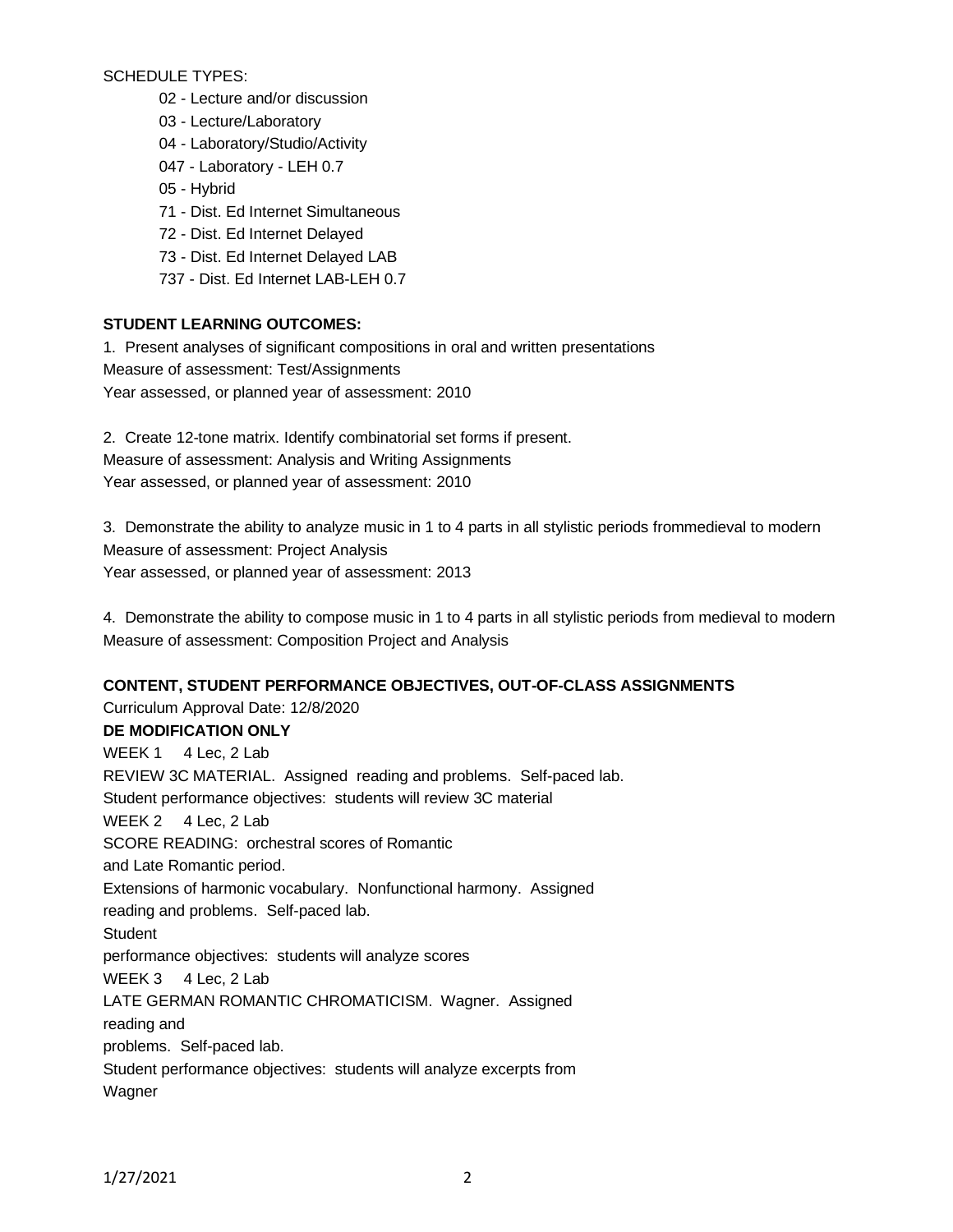WEEK 4 4 Lec, 2 Lab POST ROMANTIC CHROMATICISM. Mahler. Assigned reading and problems. Self-paced lab. Student performance objectives: students will analyze excerpts from Mahler WEEK 5 4 Lec, 2 Lab IMPRESSIONISM. Satie, Debussy. Assigned reading and problems. Self-paced lab. Student performance objectives: students will analyze excerpts from Debussy WEEK 6 4 Lec, 2 Lab POST IMPRESSIONISM. Ravel. Assigned reading and problems. Self-paced lab. Student performance objectives: students will analyze works by Ravel WEEK 7 4 Lec, 2 Lab EARLY 20TH CENTURY. Atonality. Barbarism. Stravinsky. Assigned reading and problems. Self-paced lab. Student performance objectives: students will analyze works by **Stravinsky** WEEK 8 4 Lec, 2 Lab ATONALITY. Schoenberg, Berg. Assigned reading and problems. Self-paced lab. WEEK 9 4 Lec, 2 Lab REVIEW AND MIDTERM EXAMINATION. WEEK 10 4 Lec, 2 Lab SOUND ORGANIZATION. Cowell, Varese. Assigned reading and problems. Self-paced lab. Student performance objectives: students will analyze works by Cowell WEEK 11 4 Lec, 2 Lab 12-TONE COMPOSITION. Schoenberg. Assigned reading and problems. Self-paced lab Student performance objectives: students will analyze excerpts from Schoenberg. WEEK 12 4 Lec, 2 Lab ANALYSIS PROJECT. Schoenberg. Assigned reading and problems. Self-paced lab. Student performance objectives: students will analyze full works by Schoenberg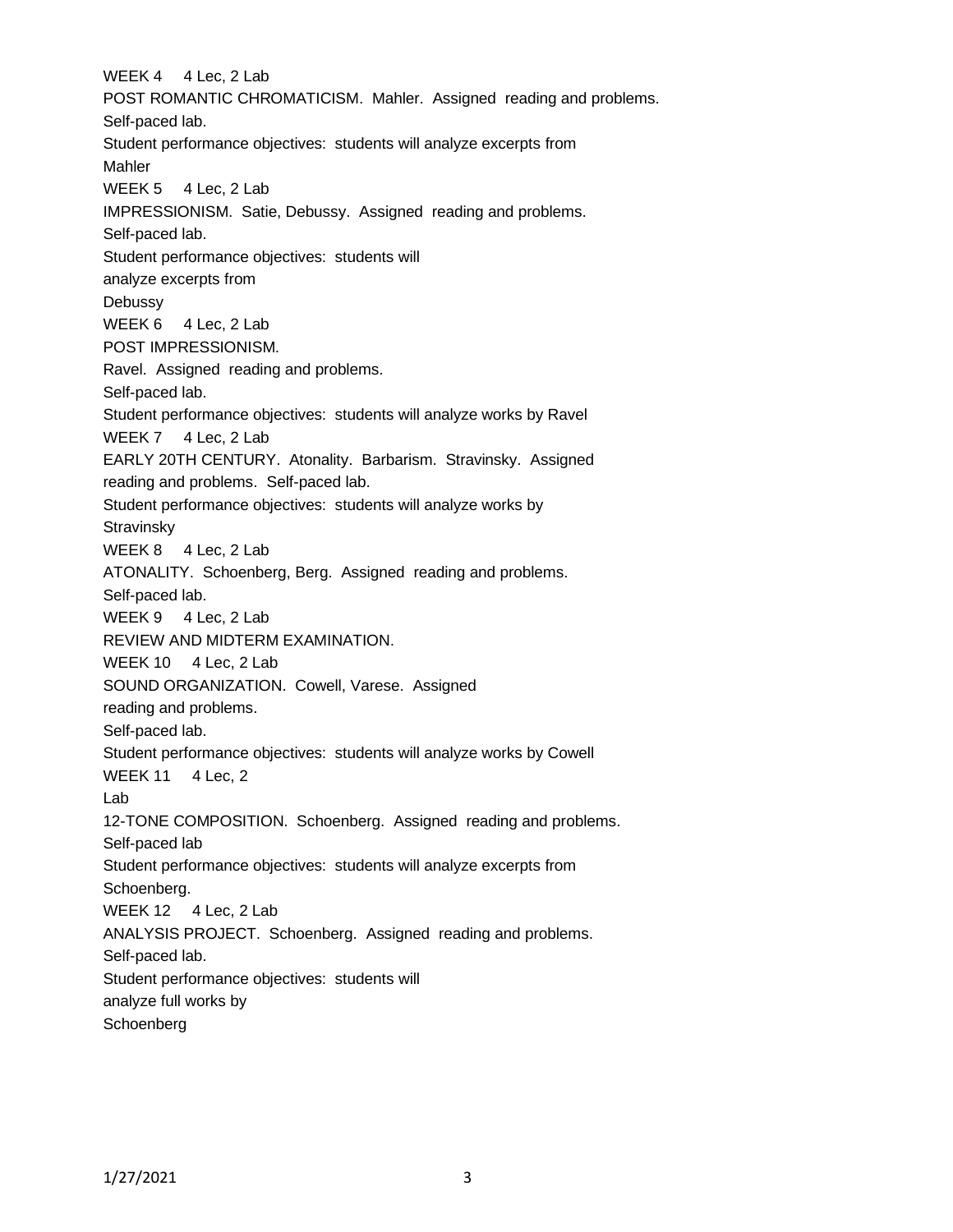WEEK 13 4 Lec, 2 Lab **COMPOSITION** PROJECT. 12-tone composition using original matrix. Assigned reading and problems. Self-paced lab. Student performance objectives: students will compose a 12-tone piece WEEK 14 4 Lec, 2 Lab COMPUTER ASSISTED MUSIC. Babbit. Assigned reading and problems. Self-paced lab. Student performance objectives: students will analyze works by Babbit WEEK 15 4 Lec, 2 Lab MINIMALISM. Glass, Riley. Assigned reading and problems. Self-paced lab. Student performance objectives: students will analyze works by Phillip **Glass** WEEK 16 4 Lec, 2 Lab COMPOSITION PROJECT. Music for instrument/voice and "tape" (digital recording) Student performance objectives: students will compose an original piece for voice or instrument and tape WEEK 17 4 Lec, 2 Lab Review for final exam WEEK 18 2 HOURS FINAL EXAMINATION. Each week the student will read assigned chapters and complete appropriate assignments to meet the one-to-two lecture out-of-class

### **METHODS OF INSTRUCTION:**

Lecture.

### **METHODS OF EVALUATION:**

Writing assignments Percent of total grade: 10.00 % 10% - 20% Written homework Problem-solving assignments Percent of total grade: 60.00 % 60% - 70% Homework problems; Quizzes; Exams Skill demonstrations Percent of total grade: 5.00 % 5% - 10% Class performance; Other: Analysis projects. Objective examinations Percent of total grade: 5.00 % 5% - 10% Completion OUT OF CLASS ASSIGNMENTS: Required Outside Hours: 2 Assignment Description: Each student must attend one concert pre-approved by the instructor.